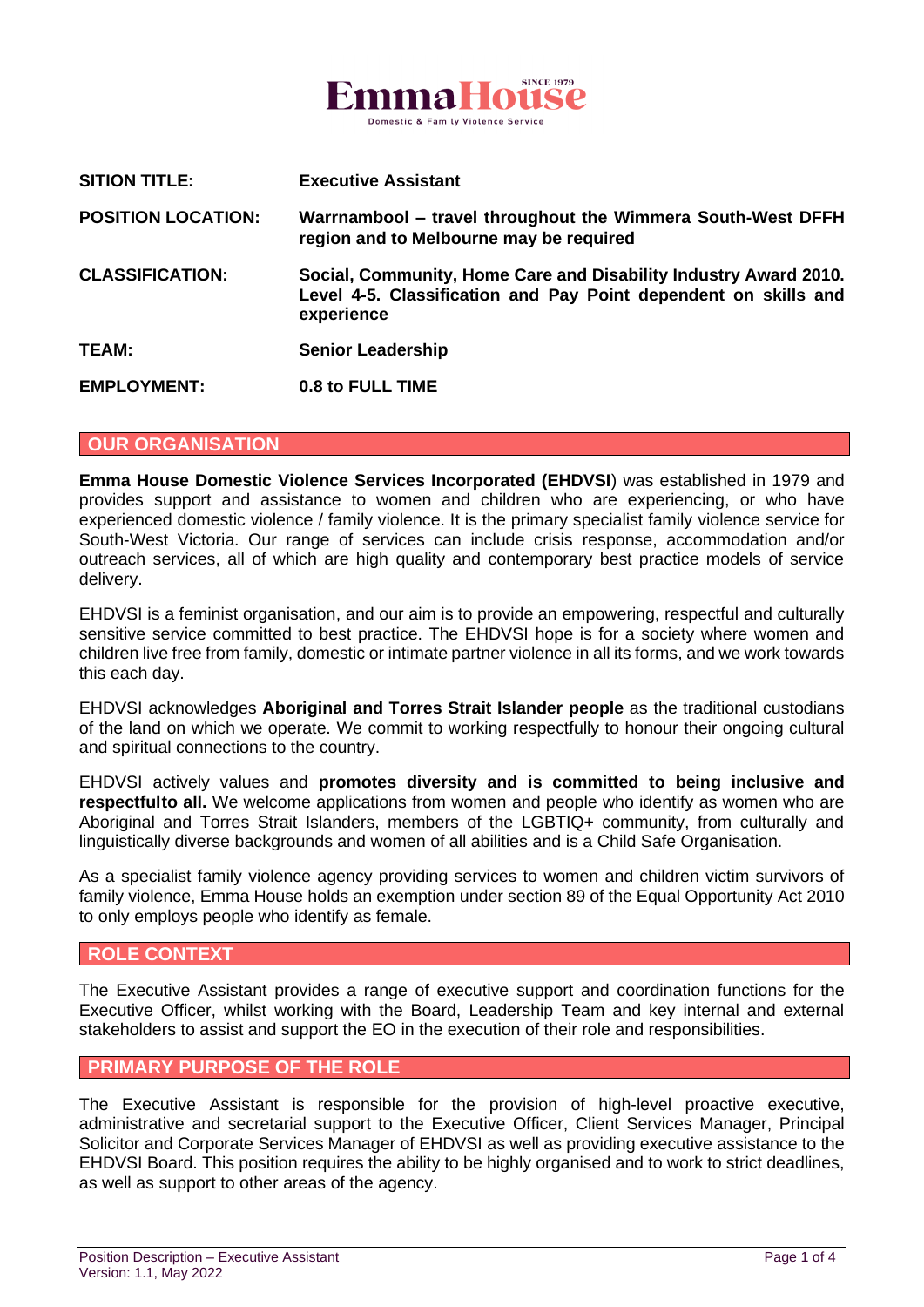This position is required to establish appropriate community contacts, develop and maintain professional working relationships with a broad range of stakeholders and funding partners in the provision of the Agency's services to achieve improved outcomes for clients.

# **REPORTING RESPONSIBILITIES**

The position directly reports to the Executive Officer but is expected to work collaboratively across the Senior Leadership Team and Corporate Services Division.

# **KEY RESPONSIBILITIES**

### **Personal and Professional**

- Understanding of the value of professional supervision and a willingness to participate in reflective practice
- Commitment to maintaining an up-to-date knowledge base on issues relevant to domestic and family violence practice.
- Willingness to participate in the annual performance management processes
- Willingness and commitment to attend training and educational opportunities as identified in the annual individual professional development plan as negotiated with the Executive Officer

## **Administration, Documentation and Reporting**

- Provide additional governance support as required including support with the development of governance policies and subcommittee Terms of Reference
- Manage, prepare and review communications ensuring timeliness and accuracy to support the achievement of business requirements.
- Collate and provide reports to the EO and/or Leadership Team as required.
- Diary management and travel coordination for the EO and, as required, the Board Chair.
- Email management including responding and prioritising for the EO.
- Preparation and editing of external documents, speeches and presentations made by the EO
- Work with the Board Chair and EO to prepare and distribute meeting agendas and papers and ensure quality control of the papers delivered to Board Directors
- Attend, minute and prepare action lists for meetings chaired by the EO and Board Chair.
- Prepare and provide management over all meeting action lists, ensuring the relevant people are tasked accordingly and prompted when deadlines approach (for example Board meetings, Leadership team meetings)
- Prepare and distribute orientation and induction packs for new Board Directors and sub-committee members
- Provide administrative support for the Board Chair and EO in preparation for the Annual General Meetings.

## **Technical Skills and Knowledge**

- Assist in coordinating the agenda and minutes for the Senior Leadership Group meeting
- Write reports and assessments ensuing best practice and professional standards for written correspondence are adhered to

## **Communication and Teamwork**

- Act as the Executive Officers primary point of contact, analysing and actioning requests in order to prioritise urgent and often sensitive matters
- Ensure that the EO and or Leadership Team members are aware of issues relating to stakeholder relations at the earliest opportunity
- Coordinate all media requests
- Manage social media and content for the agency
- Manage confidential and sensitive documentation with appropriate discretion and integrity.
- Manage incoming calls, emails and correspondence, proactively determining significance and managing distribution including the redirection of enquiries to appropriate personnel.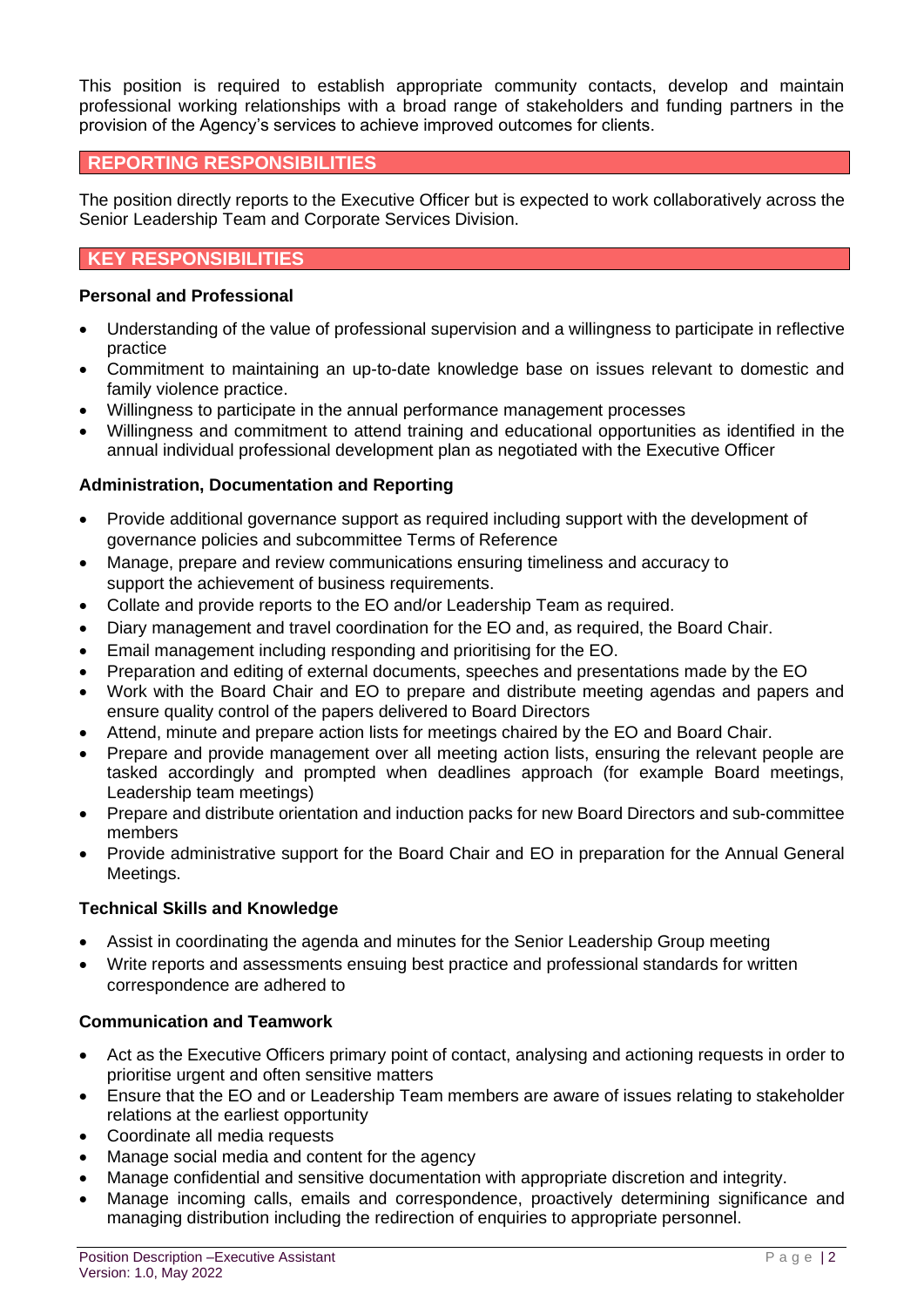# **Continuous Quality Improvement**

- To participate in the organisation's CQI processes
- To participate in the quality improvement practices and outcomes in accordance with the relevant industry standards
- To participate in the Accreditation process and continuous improvement plan
- Contribute to monitoring of service provision to ensure outcomes are in line with internal and external standards, service philosophy and goals
- Participation in the development and review of organisational policies, procedures and work instructions as appropriate
- Understand the importance of encouraging service users to offer input and feedback about the service via the various channels available.

# **Workplace Health and Safety**

- Demonstrate an understanding of the shared responsibility for a safe workplace
- Understanding of the core responsibilities of an employee in relation to occupational health and safety
- Participation in the monitoring of occupational health and safety practices within the workplace, and the addressing of any concerns via the appropriate channels, in a timely manner

## **Additional Duties**

- Undertake regular tasks as per requirements
- Work within the required financial parameters of the service
- Willingness to undertake additional duties as directed and / or negotiated with the Executive Officer
- Carry out special projects and other duties as allocated by the Executive Officer

## **Pre-Employment Screening**

EHDVSI has an obligation to offer a safe environment for children and is required to ensure all employees are appropriately screened before commencing employment. Screening occurs in accordance with the Worker Screening Act (2020) and the DFFH Safety Screening Policy and consists of a Nationally Coordinated Criminal History Check (Police Check), International Police Check (if required), Working With Children Check (or valid exemption), Referee checks and a robust interview process where an applicant's personal and professional interest in working with children may be explored, and the referee check process, whereby information will be sought regarding an applicant's history regarding working with children.

Where the Key Selection Criteria outlines mandatory qualifications an original of these must be sighted by the line manager or Corporate Services manager and retained.

In accordance with the COVID-19 Mandatory Vaccination (Workers) Directions, pursuant to section 200(1)(d) of the Public Health and Wellbeing Act 2008 (Vic) Emma House is a mandated workplace, therefore staff are required to be vaccinated against COVID 19 and provide proof of vaccination status or evidence of exemption from the Australian Immunisation Register.

# **KEY SELECTION CRITERIA**

# **Qualifications**

- A minimum qualification of a Diploma Management, Business or related field or equivalent experience.
- Current Victorian Drivers Licence
- Nationally Coordinated Criminal History Check (Police Check)
- Current Working with Children Check or valid exemption
- International Police Record Check (only required where staff have lived overseas for 12 months or longer in one country in the last 10 years)